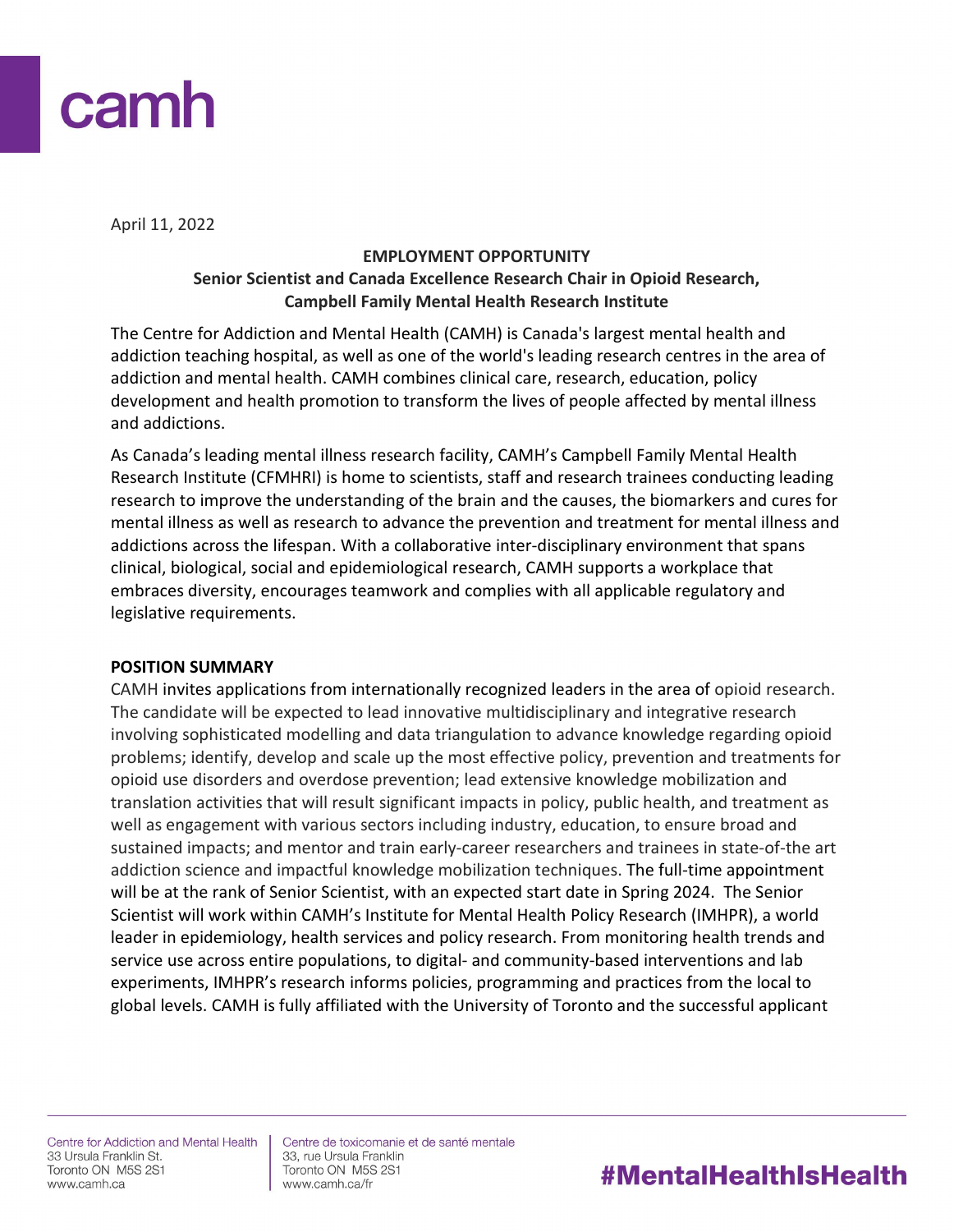will be required to obtain academic affiliation with a University department at the level of Full Professor or Associate Professor expected to be promoted to Full Professor within two years.

Successful candidates may also be nominated for a [Canada Excellence Research Chair](https://www.cerc.gc.ca/program-programme/cpan-pccs-eng.aspx) in opioid research, valued at \$1M/year for eight years. The Canada Excellence Research Chairs (CERC) program is intended to support world‑renowned researchers and their teams in establishing ambitious research programs at Canadian universities. Nominees to the CERC opportunity will be internationally leading researchers whose proposed research program aligns with one or more of the [Government of Canada's Science, Technology and Innovation priority areas.](https://www.cerc.gc.ca/program-programme/cpan-pccs-eng.aspx#4)

Applicants must have earned a PhD or equivalent degree in social or health sciences with a focus on mental health, including substance use disorders and addictions or a related area, with a clearly demonstrated exceptional record of excellence in research, service, training and teaching. We seek candidates whose research and teaching interests complement and enhance our [existing strengths.](https://www.camh.ca/en/science-and-research) The successful candidate will be an internationally recognized research leader in substance use whose accomplishments have made a major impact on the field and/or societal impact. Candidates will be expected to sustain and lead innovative research that will advance the global frontiers of knowledge in the field, and to maintain an outstanding, competitive, and externally funded research program.

Candidates must provide evidence of research excellence, which can be demonstrated by a record of sustained high-impact contributions and publications in top-ranked and field relevant journals, the submitted research statement, presentations at significant conferences, distinguished awards and accolades, evidence of impact on the field and/or societal impact, and other noteworthy activities that contribute to the visibility and prominence of the discipline, as well as strong endorsements from referees of high standing.

Candidates must also possess a strong demonstrated record of service to the research community (e.g., service on peer review committees, faculty recruitment committees, advisory committees) and a demonstrated record of attracting and mentoring a diverse group of students, trainees, and research personnel, and establishing an equitable and inclusive research environment. Nominees to the Canada Excellence Research Chairs Program will be expected to develop and implement a plan for establishing and maintaining a diverse team and an inclusive research and training environment.

CAMH scientists are expected to engage in mentorship, research training, and teaching activities: formal teaching at the University level, leading courses, and creating training and professional development programs. They must provide strong mentorship for trainees and staff, and

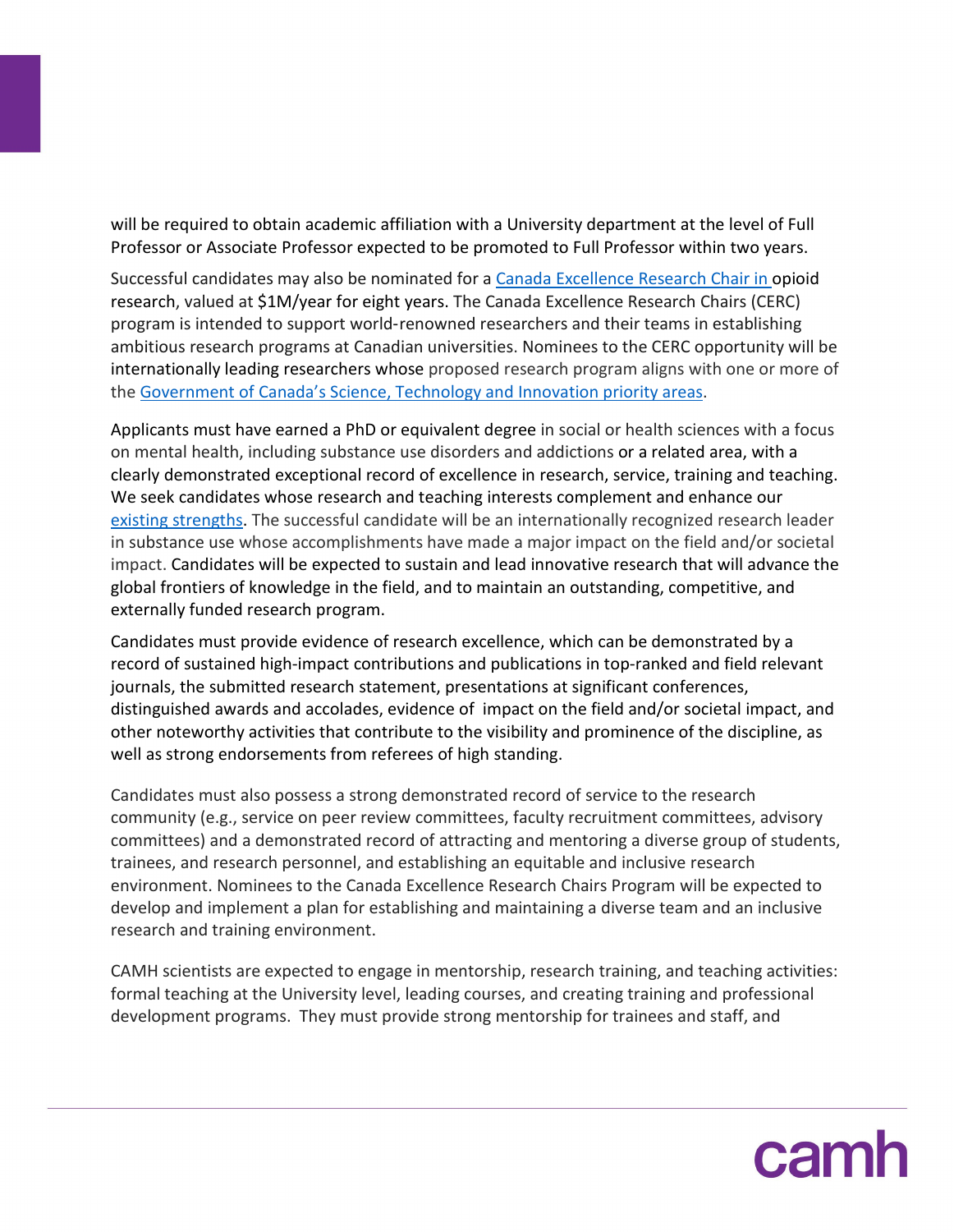demonstrate supervision of graduate and post-graduate trainees, with a good record of traineeled publications, trainee awards, and fellowships. Evidence of excellence in teaching will be provided through teaching accomplishments, the teaching dossier submitted as part of the application (with required materials outlined below), as well as strong letters of reference.

Salary will be commensurate with qualifications and experience.

CAMH recognizes the legitimate impact that leaves (e.g., parental leaves, slowdowns due to illness or disability, impacts of COVID-19) can have on a nominee's record of research achievement. These leaves will be taken into careful consideration during the review and assessment of application materials.

## **APPLICATION INSTRUCTIONS**

All qualified candidates are invited to apply via [CAMH's Career Opportunities Portal.](https://www.recruitingsite.com/csbsites/camh/JobDescription.asp?SuperCategoryCode=15233&JobNumber=896790&lang=en) To be considered for this position, applicants must submit:

- A cover letter;
- A current curriculum vitae;
- A research statement outlining current and future research interests;
- One recent publication; and
- A teaching dossier to include a strong teaching statement, sample course materials, and teaching evaluations.

Applicants must also complete a self-identification survey (see details below), and arrange to have three letters of reference sent directly by the referee via email (on letterhead, dated, and signed) to [grants.awards@camh.ca](mailto:grants.awards@camh.ca) by the closing date.

## **All application materials, including reference letters, must be received by May 16, 2022.**

In order to meet the Canada Excellence Research Chairs Program timelines, CAMH must select and confirm the nominee in advance of the registration deadline of September 15, 2022, with a full nomination package submitted to the Program by October 13, 2022.

The Canada Excellence Research Chairs Program does not impose any restrictions regarding nationality or country of residence of the nominee. However, given the Program's focus on the attraction of outstanding researchers to Canadian institutions, CAMH will prioritize the nomination of those candidates who currently hold an academic appointment outside of Canada.

camh